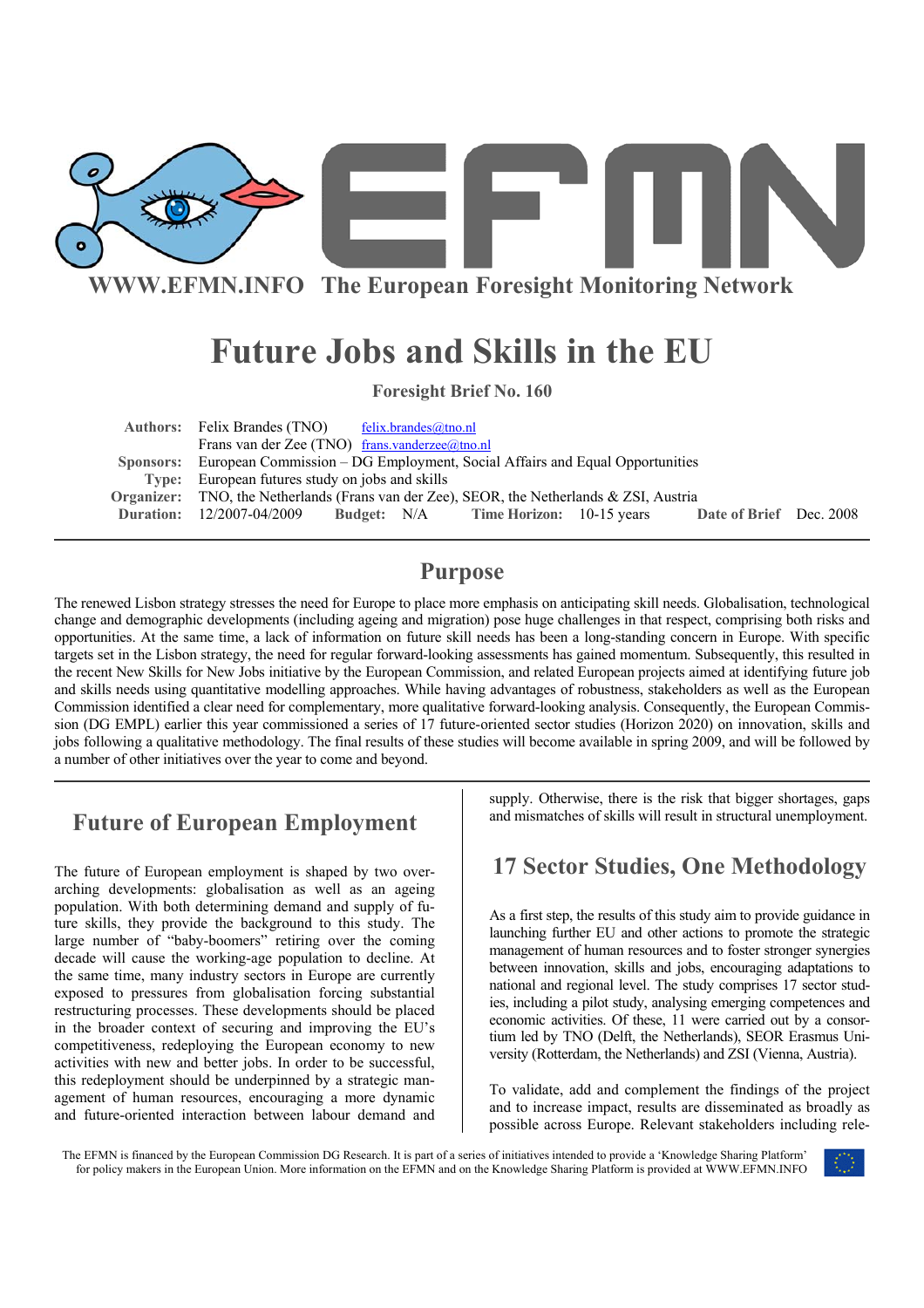vant social partners were involved in the project from the beginning and were asked to provide information during the research phase and for feedback in the interim review process. Furthermore, they participated along with experts from industry and academia in a final workshop organised by the EC to validate the results and develop recommendations. The sectoral partners will also play a key role in the follow-up process.



With different contractors conducting the studies, a uniform methodology, designed by Prof. Rodrigues and further developed by the consortium led by Dr. van der Zee and his colleagues, was employed to ensure comparability of results. The methodology consisted of two parts: a mainly backward-looking part, identifying trends and drivers, and a forward-looking part, including scenario building, identification of emergent skills and strategic implications. Throughout, results were discussed with internal and external experts and stakeholders. A final workshop, organised by the Commission and Eurofound staff, served to bring together European experts from industry, academia and sector organisations to validate and refine the recommendations.

Based on the common methodological framework, each contractor proceeded in eight defined steps, starting with the mapping of main trends, key drivers of change, emergent competences, leading to scenarios and their implications and subsequent recommendations. Many of the steps were based on predefined tables filled in by experts to allow comparisons across sectors but also to enable easily updating results over time. Furthermore, such a pre-defined structure allows other actors in the future to repeat and adapt this exercise to local needs.

# **From Backward- to Forward-looking**

### **Trend, Developments and State of Play**

The main purpose of this analysis was to provide the factual background to identify key drivers for the subsequent scenario development. Consequently, part 1 of the report analyses recent sector developments and trends and, at the same time, depicts the current state of play in the sector with an emphasis on inno-

vation, skills and jobs. It is based on an analysis of available time series data and relevant existing studies and is both backward- and forward-looking in nature. It analysed 1) structural characteristics (production, value added, employment in various dimensions and related factors), 2) the value chain, 3) technological change and innovation, 4) trade and international competition as well as 5) regulation.

The results of all sections were summarised in a SWOT analysis (strengths, weaknesses, opportunities and threats) and were used as input for a workshop to identify key drivers. During the workshop, experts were asked to assess a generic list of 26 drivers grouped in DESTEP categories (demographic, economic, social, technological, environmental and political). They were further requested to assess drivers for their relevance, uncertainty, their impact on the level of employment, the composition of employment, and the impact on new skills. Additionally, for each driver, the expected short, medium and long-term impact, as well as differences between groups of countries and subsectors were assessed. Where adequate, also sector specific drivers were identified to complement the generic list.

### **Knowledge, Skills and Competences Defined**

*Knowledge –* refers to the outcome of the accumulation of information through learning. Knowledge is the body of facts, principles, theories and practices that is related to a field of work or study. In the context of the European Qualifications Framework, knowledge is described as theoretical and/or factual.

*Skills* – refers to the ability to apply knowledge and use knowhow to complete tasks and solve problems. In the context of the European Qualifications Framework, skills are described as cognitive (involving the use of logical, intuitive and creative thinking) or practical (involving manual dexterity and the use of methods, materials, tools and instruments).

*Competence* – refers to the proven ability to use knowledge, skills and personal, social and/ or methodological abilities in work or study situations and in professional and personal development. In the context of the European Qualifications Framework, competence is described in terms of responsibility and autonomy.

### **Qualitative Scenarios**

This second part of the study consisted of scenario development and implications of the scenarios for different occupations between 2008 and 2020. In a first step, the drivers identified in the workshop were clustered in relevant exogenous and endogenous drivers to construct the scenarios. Endogenous drivers were defined as representing factors that can be directly influenced by EU policies. For each sector, 3-4 scenarios were developed (see example from the chemicals, pharmaceuticals and rubber and plastic products sector below).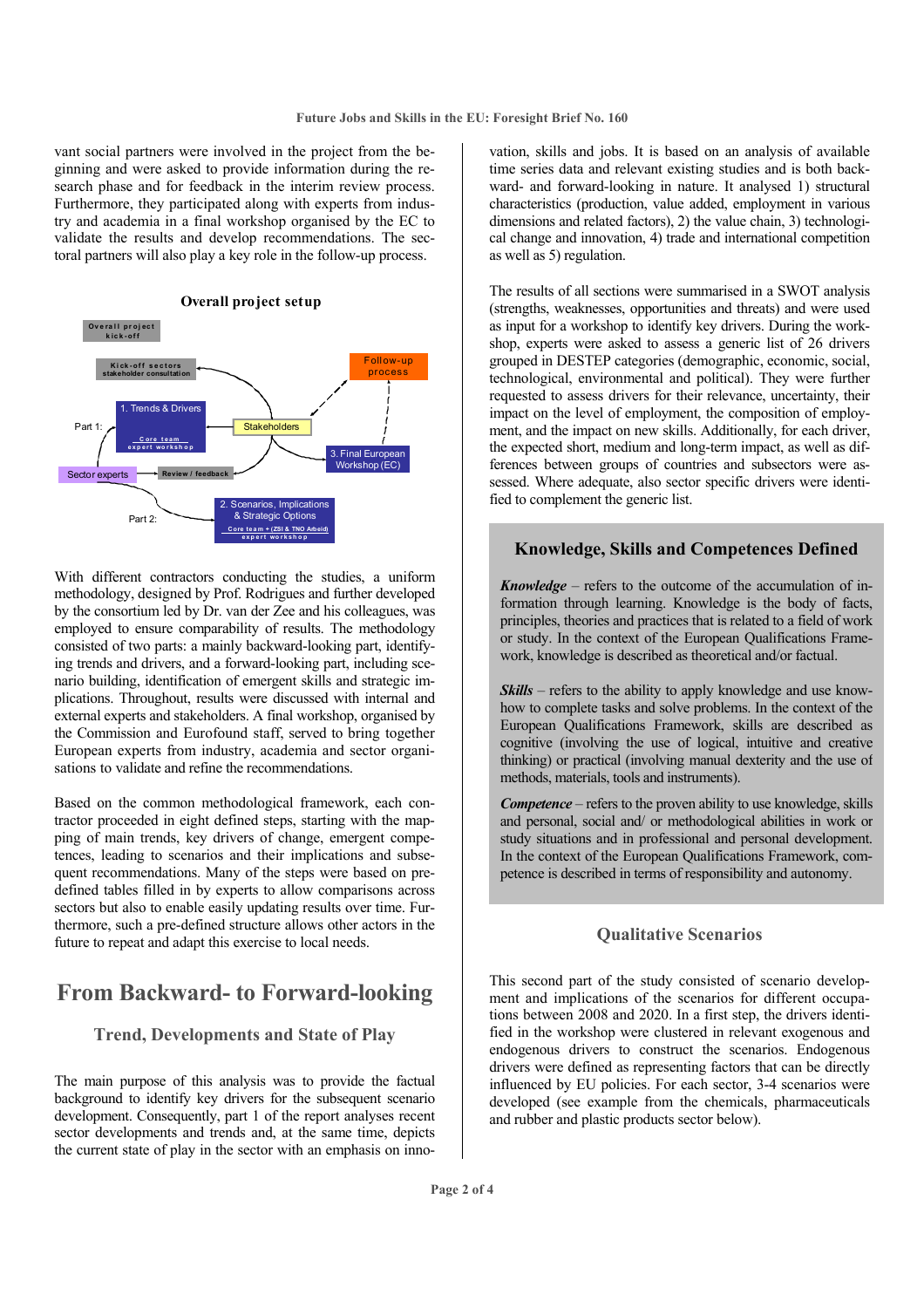### **Implications of Scenarios**

Scenarios were built to assess the implications for the level (absolute demand) and composition (relative demand compared to other job functions) of employment. Additionally, new and emergent skills required by different job functions were identified using, as before, standardised tables to ensure comparability between job functions and sector studies.



Rather than producing a full and exhaustive list of all competences required for each job function, the key focus was on identifying and describing key and critical competences for the future. For that purpose, job functions were derived from the Eurostat Labour Force Survey (LFS) based on four criteria: employment shares, closely related job functions, the strategic role in the sector as well as emergent job functions not yet covered and/or brought fully to light by current statistics. In a further step, sector experts assessed tables for each job function inquiring about emergent skills. These formed the basis for the strategic choices subsequently identified.

### **Strategic Choices to Meet Emergent Competence Needs**

Each sector study assessed possible strategic choices in terms of feasibility and actor involvement, based on a standardized list of 13 options. The options comprise recruiting workers from other

# **Recommendations**

Each sector study contains specific recommendations to the sector to be published by the EC in spring 2009. But with the studies analysing Europe as a whole, the recommendations remain general and need further action at national and regional level. The intention of the project, especially in the follow-up phase, is to stimulate stakeholders at lower territorial levels to sectors, countries (EU & non-EU), recruiting graduates, training employed workers as well as changing work organization. Additionally, options requiring action from sector organisations, educational institutions and governments, including adapting vocational education and training, providing better information and improving cooperation between actors, were assessed.

Generally, rather than focusing on one single solution, a set of linked strategic choices is prime in most cases. Prioritising both in time and in allocation of resources is necessary to guarantee that skill needs are targeted and solved. Skill needs can be identified at various levels, ranging from assessments at the national or even European sector level – which are by nature rather general – to more precise assessments at the regional and company level. Especially for large enterprises not only the identification of skills needs but also the search for adequate solutions will be an integral part of an overall longer-term business strategy. Some solutions will be found within the company itself, for instance by reorganising functions within or between plants, by offering (re)training trajectories and by active global sourcing of personnel. For SMEs, and especially for micro-enterprises, such longer-term, more strategic human resource management often will be more difficult to put in practice. It is to emphasize that at all levels a range of actors need to act, preferably in close concert.

### **Skills Needs, Skills Shortages and Skills Gaps Defined**

*Emergent skills needs* are defined here as the change in skills that is needed to adequately fulfil a certain job function in the future. Addressing emergent skills is required in order to avoid skills shortages and/or skills gaps in the future.

*Skills shortages* exist where there is a genuine lack of adequately skilled individuals available in the accessible labour market. A skill shortage arises when an employer has a vacancy that is hard to fill because applicants lack the necessary skills, qualifications or experience.

*Skills gaps* arise where an employee does not fully meet the skills requirements for a specific job function but is nevertheless hired. This skills gap needs to be closed through training. Skills gaps can arise where new entrants to the labour market are hired and, although apparently trained and qualified for occupations, still lack some of the skills required.

flesh out results in more detail, rather than providing standardised solutions. However, with many industry sectors experiencing similar pressures from globalisation, some general tentative recommendations can be distilled:

### *Intensify co-operation between relevant stakeholders*

The challenge to overcome sectoral skill gaps and shortages will only be met sufficiently if industry, research institutions, training providers, social partners and public authorities act in close concert, both at the national and the European level.